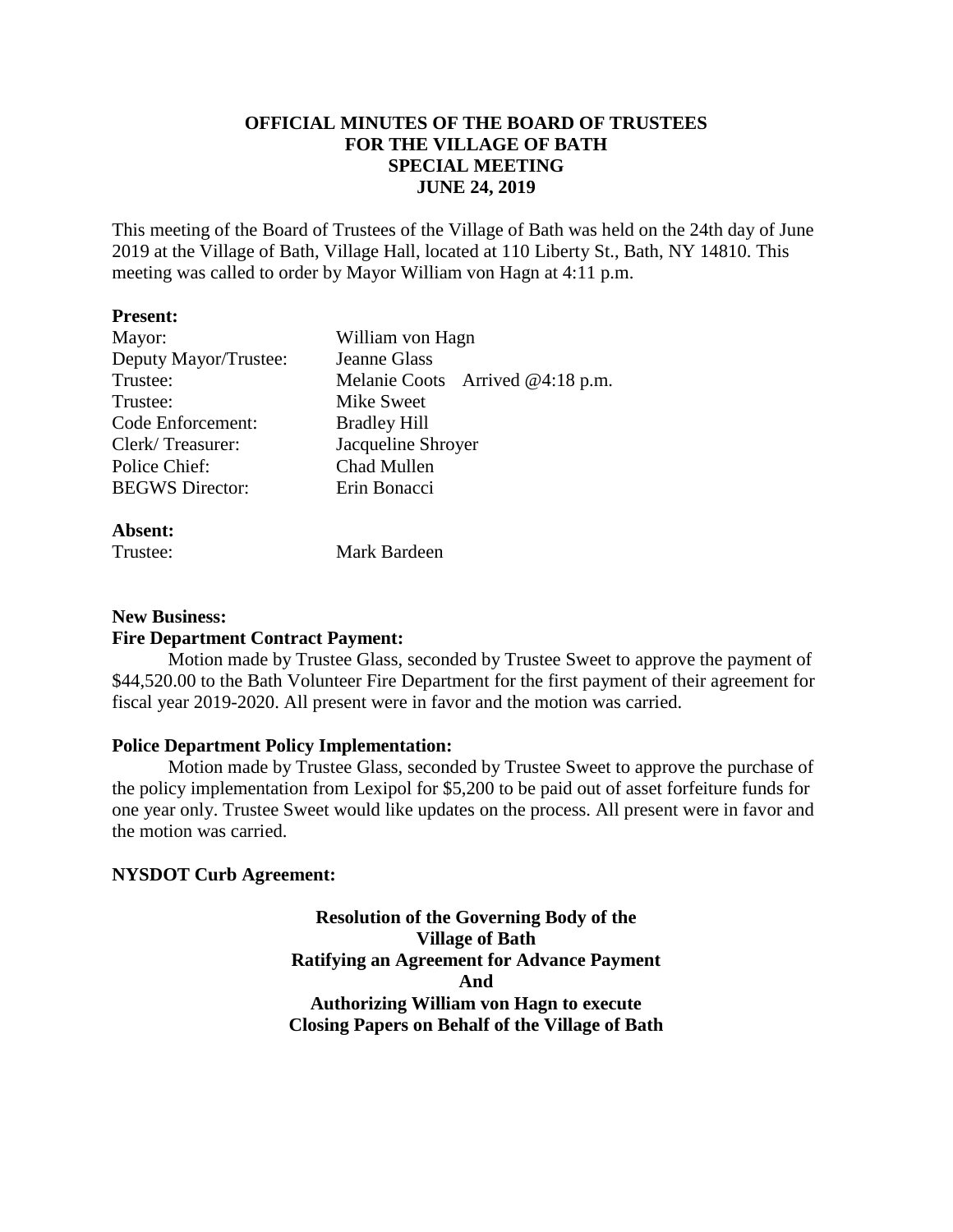**Whereas,** the State of New York has taken or is in the process of taking a portion of the land owned by the Village of Bath through the process of eminent domain for the purposes of improving the corners of Liberty and Washington Streets;

**Whereas,** the State has offered to pay the Village of Bath the sum of \$500.00 for a portion of the Village of Bath's property along the corners of Liberty and Washington Streets as depicted on Map(s) 49, as Parcel(s) 54; 55;

**Whereas,** an agreement to accept said money (an Agreement for Advance Payment) has been signed on behalf of the Village of Bath by William von Hagn;

**Whereas,** the Board of Trustees of the Village of Bath is the governing body of the Village of Bath; and

**Whereas,** the Board of Trustees of the Village of Bath is meeting on this 24<sup>th</sup> day of June, 2019, after proper notice to consider this matter; and

**Whereas,** the Village of Bath wishes to ratify the Agreement for Advance Pyament and to appoint William von Hagn as Mayor, as the person to execute closing papers on behalf of the Village of Bath;

# **It is, upon Motion Duly Made by Trustee Sweet and Seconded by Trustee Glass, Resolved this 24th Day of June, 2019;**

**That,** the Agreement for Advance payment is hereby accepted and ratified;

**That,** William von Hagn is hereby designated as the person to execute any and all closing papers with regard to this transfer to the State of New York.

### **Trustee Coots arrived at the meeting at 4:18 p.m.**

#### **Crosswalk on W. Morris Street:**

Motion made by Trustee Coots, seconded by Trustee Sweet to put a crosswalk in by the Library on W. Morris Street. There was discussion about where the crosswalk should be. The board asked Chief of Police, Chad Mullen, to look closer into the safest place to have the crosswalk.

The Trustees would like to rescind the motion until next month's meetings once they have more details.

#### **Municipal Solutions, Inc.:**

Motion made by Trustee Coots, seconded by Trustee Glass to authorize the Mayor to sign all three agreements from Municipal Solutions, Inc. for financial advisor services. All present were in favor and the motion was carried.

#### **Gas Funding Bond Resolution:**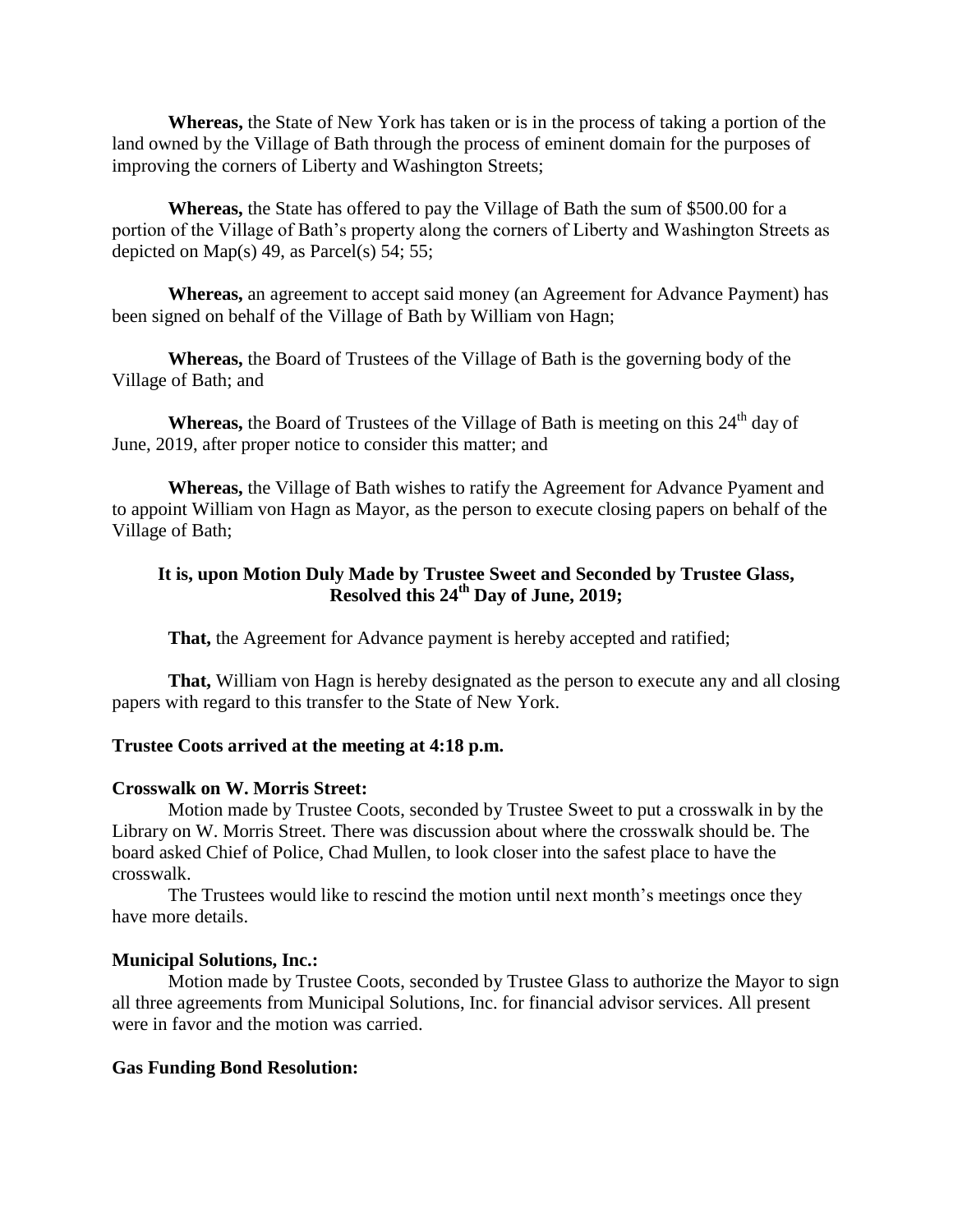At a regular meeting of the Board of Trustees of the Village of Bath, Steuben County, New York, duly held at the Village Hall, 110 Liberty Street, Bath, New York 14810, on June 24, 2019.

| PRESENT: | Mayor William von Hagn       |
|----------|------------------------------|
|          | <b>Trustee Jeanne Glass</b>  |
|          | <b>Trustee Melanie Coots</b> |
|          | <b>Trustee Michael Sweet</b> |
|          |                              |

ABSENT: Trustee Mark Bardeen

The following resolution was offered by Trustee Glass, who moved its adoption, seconded by Trustee Sweet, to-wit:

# **BOND RESOLUTION OF THE BOARD OF TRUSTEES OF THE VILLAGE OF BATH, STEUBEN COUNTY, NEW YORK (THE "VILLAGE"), AUTHORIZING THE VILLAGE TO UNDERTAKE IMPROVEMENTS TO THE VILLAGE'S GAS DISTRIBUTION SYSTEM; STATING THE MAXIMUM ESTIMATED COST THEREOF IS \$995,000; APPROPRIATING SAID AMOUNT THEREFOR; AND AUTHORIZING THE ISSUANCE OF UP TO \$995,000 IN SERIAL BONDS OF THE VILLAGE TO FINANCE SAID APPROPRIATION**

WHEREAS, the Board of Trustees (the "Board") the Village of Bath, Steuben County, New York (the "Village") is considering undertaking improvements to Bath Electric, Gas and Water System's ("BEGWS") gas distribution system, consisting of the replacement of leak-prone pipes and non-temperature compensated gas meters throughout the Village and other areas of service located in the Town of Bath, including all vehicles, equipment, machinery and all other incidental and appurtenant improvements and expenses in connection therewith (collectively, the "Project"), all at a total maximum estimated cost not to exceed \$995,000; and

WHEREAS, the Board of Trustees now wishes to appropriate funds for the Project and to authorize the issuance of the Village's serial bonds or bond anticipation notes to finance said appropriation.

THE BOARD OF TRUSTEES OF THE VILLAGE OF BATH, STEUBEN COUNTY, NEW YORK (the "Village") HEREBY RESOLVES (by the affirmative vote of not less than two-thirds of all the members of such body), AS FOLLOWS:

SECTION 1. The Village is hereby authorized to undertake Project consisting of improvements to Bath Electric, Gas and Water System's ("BEGWS") gas distribution system, consisting of the replacement of leak-prone pipes and non-temperature compensated gas meters throughout the Village and other areas of service located in the Town of Bath, including all vehicles, equipment, machinery and all other incidental and appurtenant improvements and expenses in connection therewith, at a total estimated cost of \$995,000; and to issue up to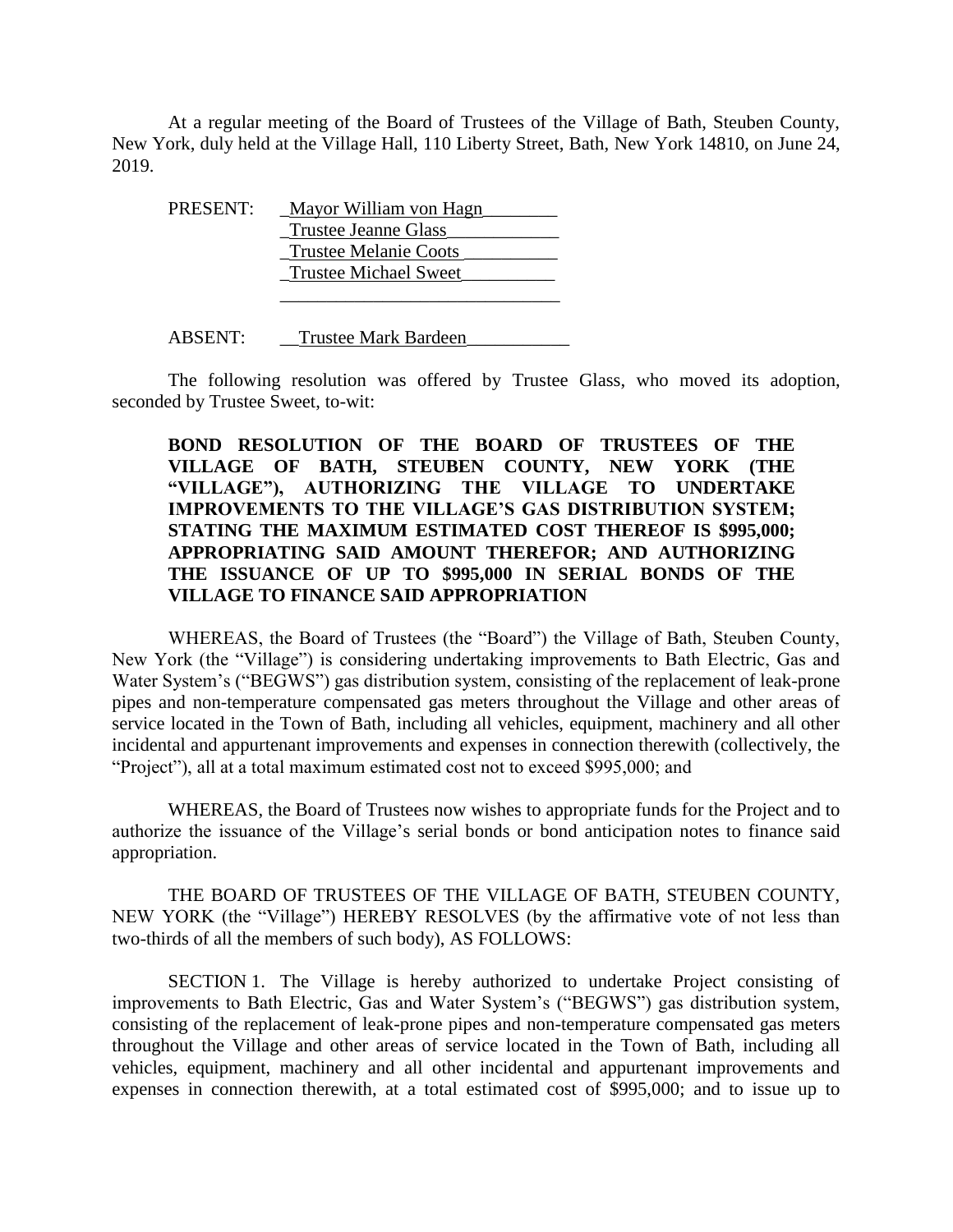\$995,000 principal amount of serial bonds (including, without limitation, statutory installment bonds) pursuant to the provisions of the Local Finance Law, constituting Chapter 33-a of the Consolidated Laws of the State of New York (the "Law") to finance the estimated cost of said specific object or purpose, or bond anticipation notes in anticipation of the such bonds.

SECTION 2. It is hereby determined that the maximum estimated cost of the aforementioned specific object or purpose is \$995,000, said amount is hereby appropriated therefor and the plan for the financing thereof shall consist of (i) the issuance of up to \$995,000 in serial bonds of the Village authorized to be issued pursuant to this resolution, or bond anticipation notes issued in anticipation of such serial bonds, and (ii) unless paid from other sources, the levy and collection of taxes on all taxable real property of the Village to pay the principal of such bonds or notes and the interest thereon as the same become due and payable.

SECTION 3. It is hereby determined that the period of probable usefulness of the aforementioned specific object or purpose is five (5) years, pursuant to subdivisions 5., 28. and 89. of paragraph a. of Section 11.00 of the Law.

SECTION 4. The final maturity of the bonds herein authorized to be issued shall not be in excess of five (5) years measured from the date of issuance of the first serial bond or bond anticipation note issued pursuant to this resolution.

SECTION 5. The temporary use of available funds of the Village, not immediately required for the purpose or purposes for which the same were borrowed, raised or otherwise created, is hereby authorized pursuant to Section 165.10 of the Law, for the capital purposes described in Section 1 of this resolution. The Village shall reimburse such expenditures with the proceeds of the bonds or bond anticipation notes authorized by Section 1 of this resolution. This resolution shall constitute a declaration of "official intent" to reimburse the expenditures authorized by Section 1 hereof with the proceeds of the bonds and bond anticipation notes authorized herein, as required by United States Treasury Regulations Section 1.150-2.

SECTION 6. Each of the serial bonds authorized by this resolution and any bond anticipation notes issued in anticipation of said bonds shall contain the recital of validity prescribed by Section 52.00 of the Law and said serial bonds and any bond anticipation notes issued in anticipation of said bonds shall be general obligations of the Village, payable as to both principal and interest by a general tax upon all the real property within the Village without legal or constitutional limitation as to rate or amount. The faith and credit of the Village are hereby irrevocably pledged to the punctual payment of the principal and interest on said serial bonds and bond anticipation notes and provisions shall be made annually in the budget of the Village by appropriation for (a) the amortization and redemption of the bonds and bond anticipation notes to mature in such year and (b) the payment of interest to be due and payable in such year.

SECTION 7. Subject to the provisions of this resolution and of the Law, pursuant to the provisions of Section 30.00 relative to the authorization of the issuance of bond anticipation notes or the renewals of said obligations and of Section 21.00, Section 50.00, Section 54.90, Sections 56.00 through 60.00 and Sections 62.10 and 63.00 of the Law, the powers and duties of the Board of Trustees relative to authorizing serial bonds and bond anticipation notes and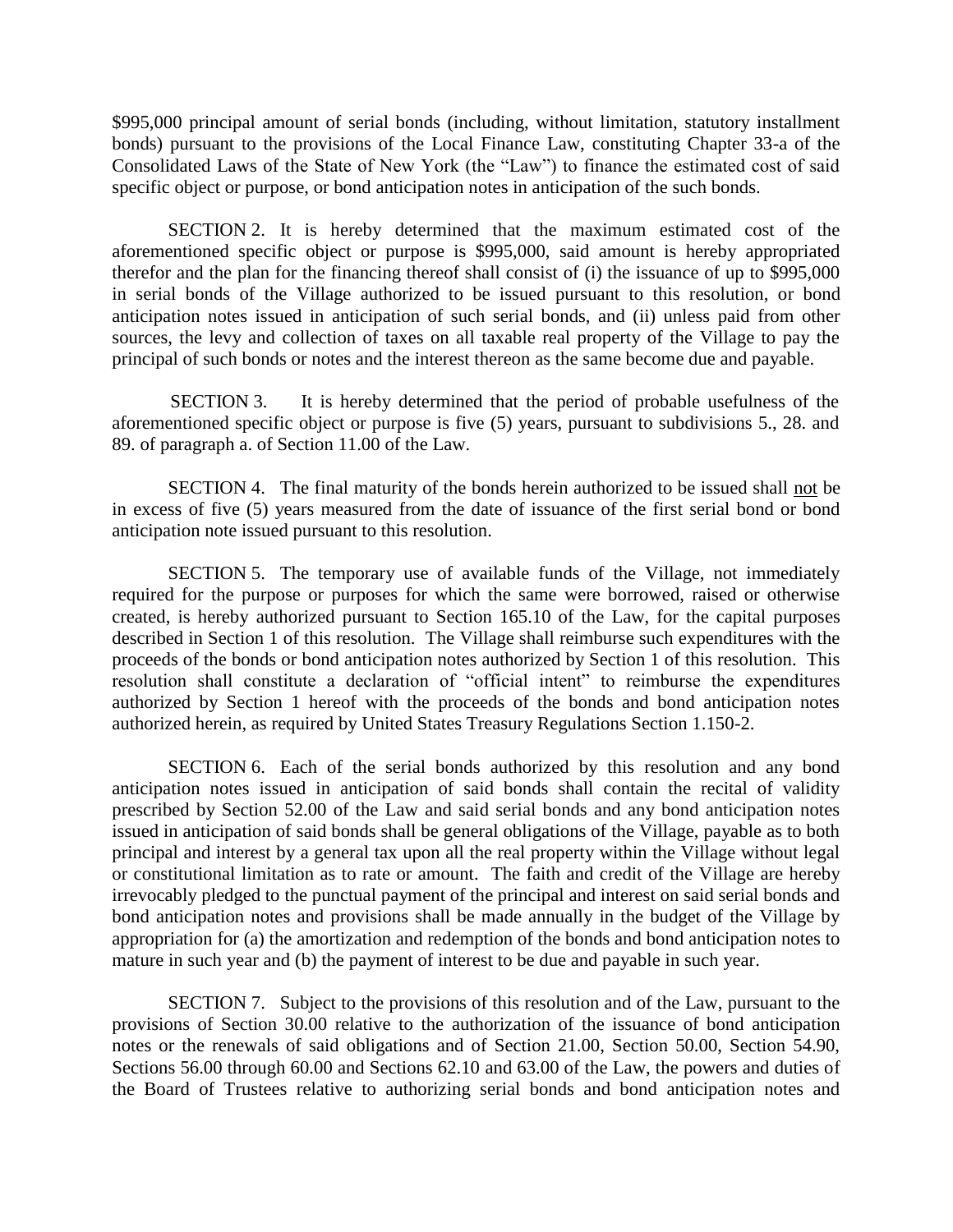prescribing terms, form and contents as to the sale and issuance of bonds herein authorized, including without limitation the determination of whether to issue bonds having substantially level or declining debt service and all matters relating thereto, and of any bond anticipation notes issued in anticipation of said bonds, and the renewals of said bond anticipation notes, are hereby delegated to the Village Treasurer of the Village, the chief fiscal officer of the Village (the "Village Treasurer"). Further, pursuant to subdivision b. of Section 11.00 of the Law, in the event that bonds to be issued for the object or purpose authorized by this resolution are combined for sale, pursuant to subdivision c. of Section 57.00 of the Law, with bonds to be issued for one or more objects or purposes authorized by other resolutions of the Village, then the power of the Board of Trustees to determine the "weighted average period of probable usefulness" (within the meaning of subdivision a. of Section 11.00 of the Law) for such combined objects or purposes is hereby delegated to the Village Treasurer, as the chief fiscal officer of the Village.

SECTION 8. The Village Treasurer of the Village is hereby further authorized to take such actions and execute such documents as may be necessary to ensure the continued status of the interest on the bonds authorized by this resolution and any notes issued in anticipation thereof, as excludable from gross income for federal income tax purposes pursuant to Section 103 of the Internal Revenue Code of 1986, as amended (the "Code") and to designate the bonds authorized by this resolution and any notes issued in anticipating thereof, if applicable, as "qualified tax-exempt obligations" in accordance with Section  $265(b)(3)(B)(i)$  of the Code.

SECTION 9. The intent of this resolution is to give the Village Treasurer sufficient authority to execute those applications, agreements and instruments, or to do any similar acts necessary to affect the issuance of the aforesaid serial bonds or bond anticipation notes without resorting to further action of this Board of Trustees.

SECTION 10. The Board of Trustees hereby determines that the Project constitutes a "Type II" action within the meaning of the State Environmental Quality Review Act and the regulations of the New York State Department of Environmental Conservation thereunder (6 N.Y.C.R.R. 617.5(b)(2)) (collectively, "SEQRA") and that no further action under SEQRA with respect to the Project need be taken by the Board of Trustees as a condition precedent to the adoption of this resolution.

SECTION 11. The validity of the bonds authorized by this resolution and of any bond anticipation notes issued in anticipation of said bonds may be contested only if:

(a) such obligations are authorized for an object or purpose for which the Village is not authorized to expend money; or

(b) the provisions of law which should be complied with at the date of the publication of such resolution are not substantially complied with,

and an action, suit or proceeding contesting such validity is commenced within twenty (20) days after the date of such publication; or